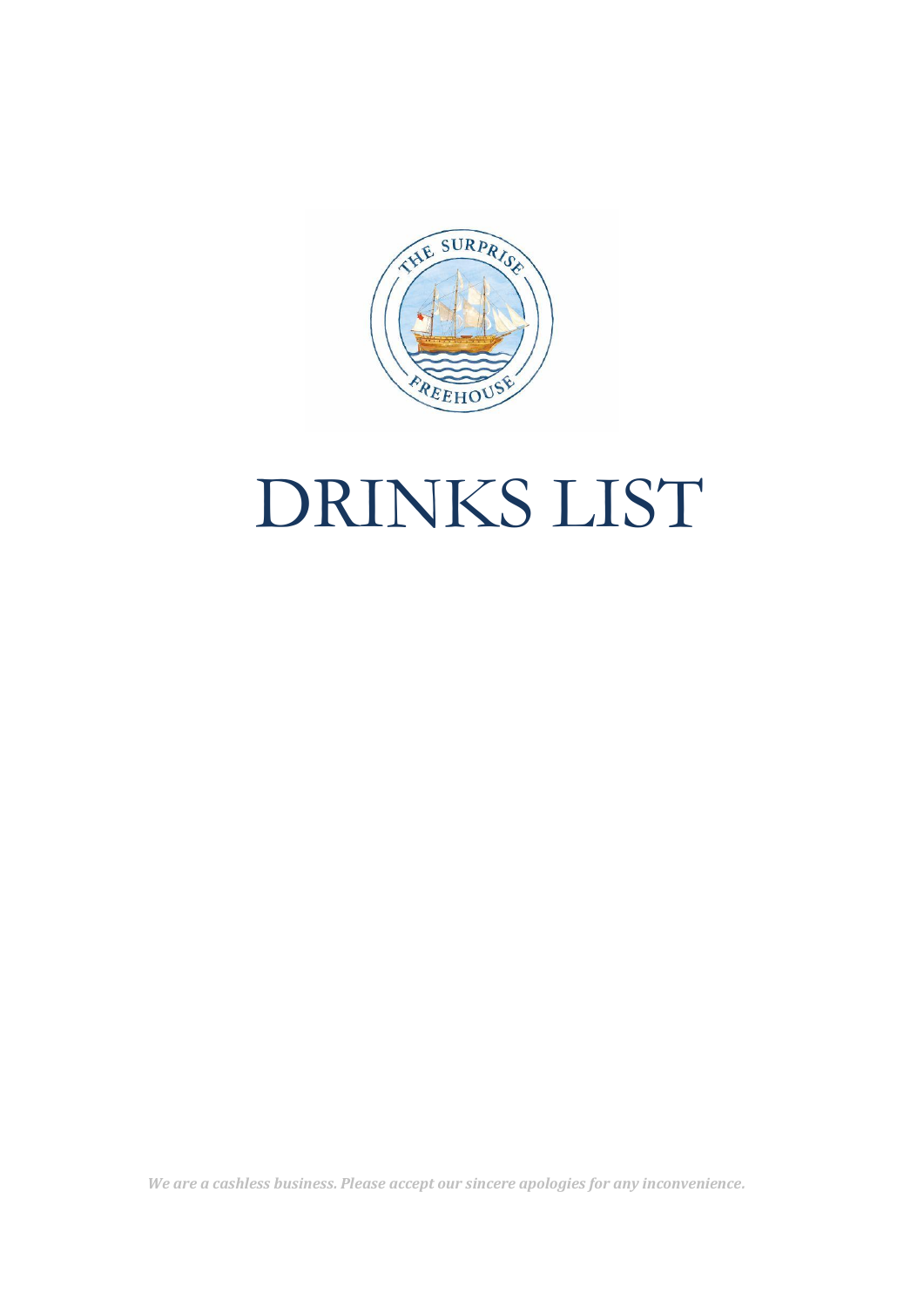#### COCKTAILS

| ROYAL MOJITO                                         | £13.00 |
|------------------------------------------------------|--------|
| RUM, SUGAR, LIME JUICE, MINT, ENGLISH SPARKLING WINE |        |
|                                                      |        |
| PALOMA SOUR                                          | £12.00 |
| OLMECA SILVER, AGAVE, GRAPEFRUIT, BERRY JUICE, EGG   |        |
| <b>WHITE</b>                                         |        |
|                                                      |        |
| OAK AGED NEGRONI                                     | £11.00 |
| GREENALL'S GIN. CAMPARI. HOUSE VERMOUTH BLEND. OAK   |        |
|                                                      |        |
| MEZCALITA                                            | £11.00 |
| OORO MEZCAL, AGAVE, LIME JUICE, SALT                 |        |
|                                                      |        |
|                                                      |        |

TROPICAL SURPRISE  $£12.00$ BARCARDI WHITE RUM, GIFFARD BANANE LIQUOR, APEROL, PINIEAPPLE JUICE, GRAPEFRUIT JUICE, ORANGE JUICE

#### DRAUGHT LAGER

| LUCKY SAINT 0.5%                       | 5.60 |
|----------------------------------------|------|
| <b>SHIPYARD AMERICAN PALE ALE 4.5%</b> | 5.50 |
| <b>HARVIESTOUN 'SCHIEHALLION' 4.8%</b> | 6.20 |
| GUINNESS 4.3%                          | 5.90 |
| 1936 BIERE 4.7%                        | 6.20 |
| BIRRA MORETTI 4.6%                     | 6.00 |

#### DRAUGHT CIDER

SASSY CIDRE ORGANIC 4.0% 6.00

## CASK ALES

| THE SURPRISE ALE 3.8%          | 5.50  |
|--------------------------------|-------|
| TIMOTHY TAYLOR'S LANDLORD 4.3% | 5.90  |
| <b>BLACK SHEEP 3.8%</b>        | -5.90 |
| ALLSOPP'S IPA 5%               | -5.90 |

#### BOTTLE BEERS/CIDER/OTHER

| PERONI GLUTEN FREE 330ML 5.1%           | 4.50 |
|-----------------------------------------|------|
| WIGNAC THE DANDY HARE 4.5%              | 5.50 |
| WIGNAC ROSE GIPSY FOX 4.5%              | 5.50 |
| WIGNAC 0% LADY SQUIRREL 0.0%            | 5.50 |
| MAGNERS ORIGINAL CIDER 4.5%             | 4.50 |
| OLD MOUT POMEGRANATE & STRAW CIDER 4.0% | 4.90 |
| OLD MOUT BERRIES & CHERRY CIDER 4.0%    | 4.90 |
| OLD MOUT KIWI & LIME CIDER 4.0%         | 4.90 |

#### MINERALS

| HILDON STILL WATER 750ML         | 4.00 |
|----------------------------------|------|
| HILDON SPARKLING WATER 750ML     | 4.00 |
| <b>PAGO JUICES</b>               | 4.00 |
| <b>APPLETISER 275ML</b>          | 3.50 |
| FENTIMANS GINGER BEER 275ML      | 4.00 |
| FENTIMANS ROSE LEMONADE 275ML    | 4.00 |
| COCA COLA 330ML                  | 3.50 |
| COCA COLA ZERO 330ML             | 3.50 |
| FEVER TREE TONIC                 | 3.00 |
| FEVER TREE NATURALLY LIGHT TONIC | 3.00 |
| FEVER TREE LEMON TONIC           | 3.00 |
| FEVER TREE ELDERFLOWER TONIC     | 3.00 |
| FEVER TREE MEDITERRANEAN TONIC   | 3.00 |
| FEVER TREE GINGER ALE            | 3.00 |
| FEVER TREE AROMATIC TONIC        | 3.00 |

#### NON-ALCOHOLIC

|                    | 25ML |
|--------------------|------|
| SEEDLIP GARDEN 108 | 4.00 |
| SEEDLIP SPICE 94   | 4.00 |
| SEEDLIP GROVE      | 4.00 |

#### BRANDY

|                               | 25ML |
|-------------------------------|------|
| BARON DE SIGNONAC VSOP        | 5.50 |
| <b>HENNESSY VS</b>            | 5.00 |
| SOMERSET 10YR CIDER BRANDY    | 7.00 |
| PÈRE MAGLOIRE XO              | 11.0 |
| DELAMAIN 'PHEASANT' COGNAC XO | 13.0 |
| HENNESSY XO                   | 16.0 |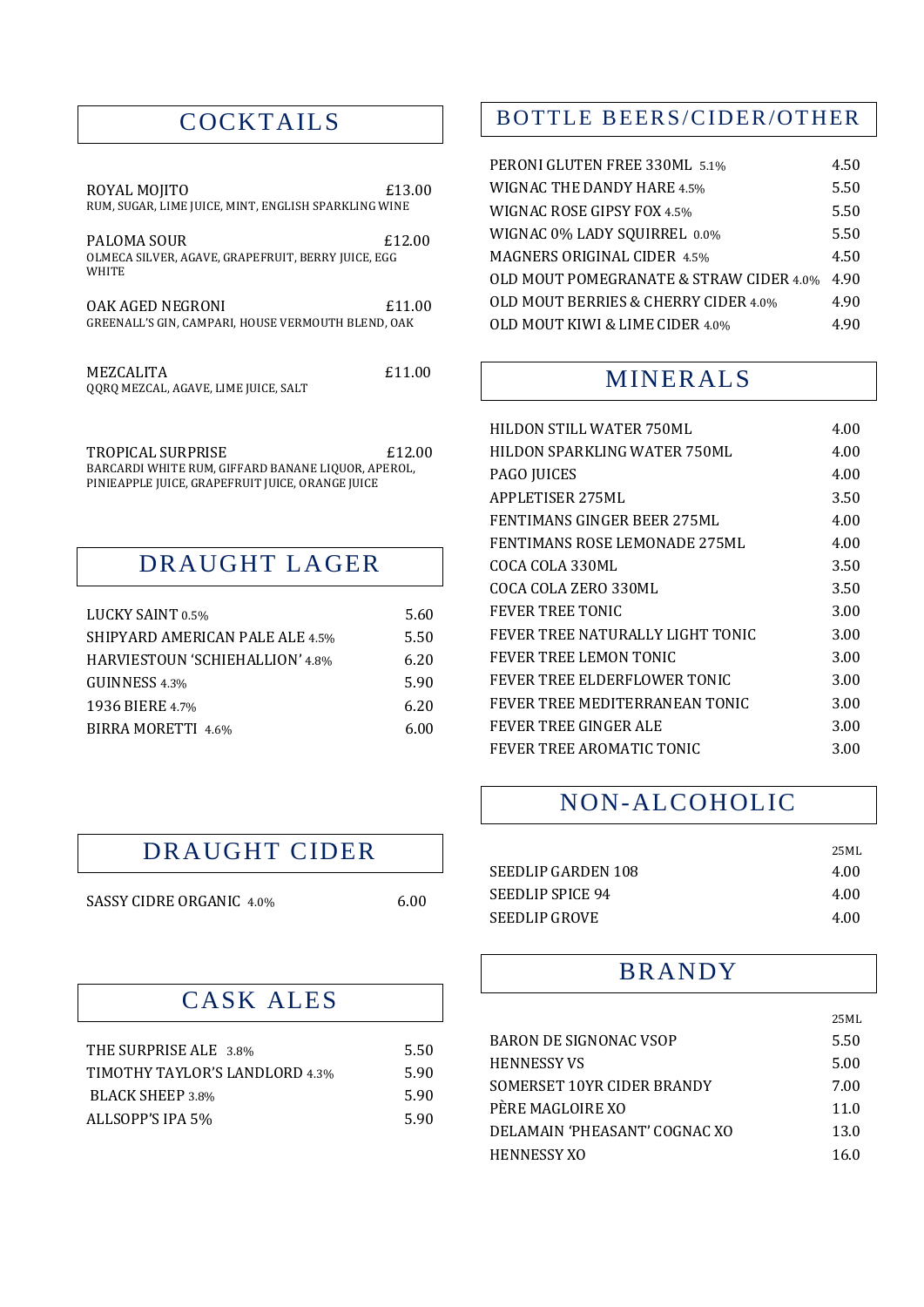#### RUM

|                             | 25ML |
|-----------------------------|------|
| CACHACA SAGATIBA            | 4.00 |
| <b>BACARDI</b>              | 4.00 |
| KRAKEN BLACK SPICE          | 4.00 |
| HAVANA 3YO                  | 4.50 |
| HAVANA 7YO                  | 5.00 |
| GOSLING'S BLACK SEAL        | 5.00 |
| <b>APPLETON ESTATE 8YO</b>  | 6.50 |
| <b>APPLETON ESTATE 12YO</b> | 8.00 |
| EL DORADO 12Y               | 7.00 |
|                             |      |

#### VODKA

|                           | 25ML |
|---------------------------|------|
| <b>ABSOLUT</b>            | 4.00 |
| SAPLINNG 100% BRITISH     | 4.50 |
| TITO'S                    | 4.50 |
| BABICKA ORIGIBAL WORMWOOD | 5.00 |
| D1 POTATO VODKA           | 5.50 |
| BLACK COW                 | 5.50 |
| GREY GOOSE                | 5.60 |
| CHASE POTATO VODKA        | 7.00 |
| CHASE SMOKED              | 6.50 |

#### GIN

|                             | 25ML  |
|-----------------------------|-------|
| GREENALLS                   | 4.00  |
| <b>GREENALLS WILD BERRY</b> | 4.00  |
| SAPLING NO.2                | 5.00  |
| MONKEY 47                   | 9.00  |
| <b>BROKERS 47%</b>          | 4.00  |
| <b>HAYMANS OLD TOM</b>      | 4.50  |
| <b>TANQUERAY NO.TEN</b>     | 8.00  |
| <b>HENDRICK'S</b>           | 6.00  |
| THE BOTANIST                | 5.50  |
| <b>BOODLES</b>              | 5.00  |
| SIPSMITH DRY                | 5.50  |
| SIPSMITH VJOP               | 6.50  |
| <b>SIPSMITH SLOE</b>        | 5.00  |
| PORTER TROPICAL OLD TOM     | 5.50  |
| COTSWOLDS                   | 6.50  |
| LONDON NO.3                 | 6.50  |
| <b>G VINE FLORAISON</b>     | 10.00 |
| <b>CHILGROVE</b>            | 6.00  |
|                             |       |

## WHISKY BLENDS

|                            | 25ML  |
|----------------------------|-------|
| JOHNNIE WALKER BLACK       | 5.10  |
| <b>JOHNNIE WALKER BLUE</b> | 18.00 |
| MONKEY SHOULDER            | 5.00  |
| <b>SMOKEY MONKEY</b>       | 5.50  |

# SINGLE MALT WHISKY

|                               | 25ML  |
|-------------------------------|-------|
| AUCHENTOSHAN 12YR             | 6.60  |
| <b>BALVENIE 12YR</b>          | 7.40  |
| THE BALVENIE 17YR DOUBLE WOOD | 15.00 |
| GLENFARCLAS 21YR              | 14.00 |
| MACALLAN 12YR SHERRY OAK      | 10.00 |
| <b>ABERLOUR 14YR</b>          | 5.00  |
| <b>ABERLOUR 16YR</b>          | 7.00  |
| ABERLOUR ABUNAD'H             | 15.00 |
| OBAN 14YR                     | 8.50  |
| GLENDRONACH 12                | 7.00  |
| <b>GLENGOYNE 18</b>           | 12.00 |
| <b>GLENROTHES 10YR</b>        | 7.50  |
| <b>GLENLIVET 18YR</b>         | 9.50  |
| HIGHLAND PARK 12YR            | 6.50  |
| HIGHLAND PARK 18YR            | 11.00 |
| <b>BOWMORE 15YR</b>           | 7.00  |
| LAPHROAIG 10YR                | 7.00  |
| ARDBEG 10YR                   | 7.60  |
| BRUICHLADDICH CLASSIC LADDIE  | 6.00  |
| DALMORE KING ALEXANDER        | 20.00 |

## IRISH WHISKEY

|                      | 25ML |
|----------------------|------|
| <b>JAMESON</b>       | 4.00 |
| <b>TULLAMORE DEW</b> | 4.50 |

## JAPANESE WHISKY

|                              | 25ML  |
|------------------------------|-------|
| YAMAZAKI DISTILLER'S RESERVE | 10.00 |
| HAKUSHU 12YR                 | 18.00 |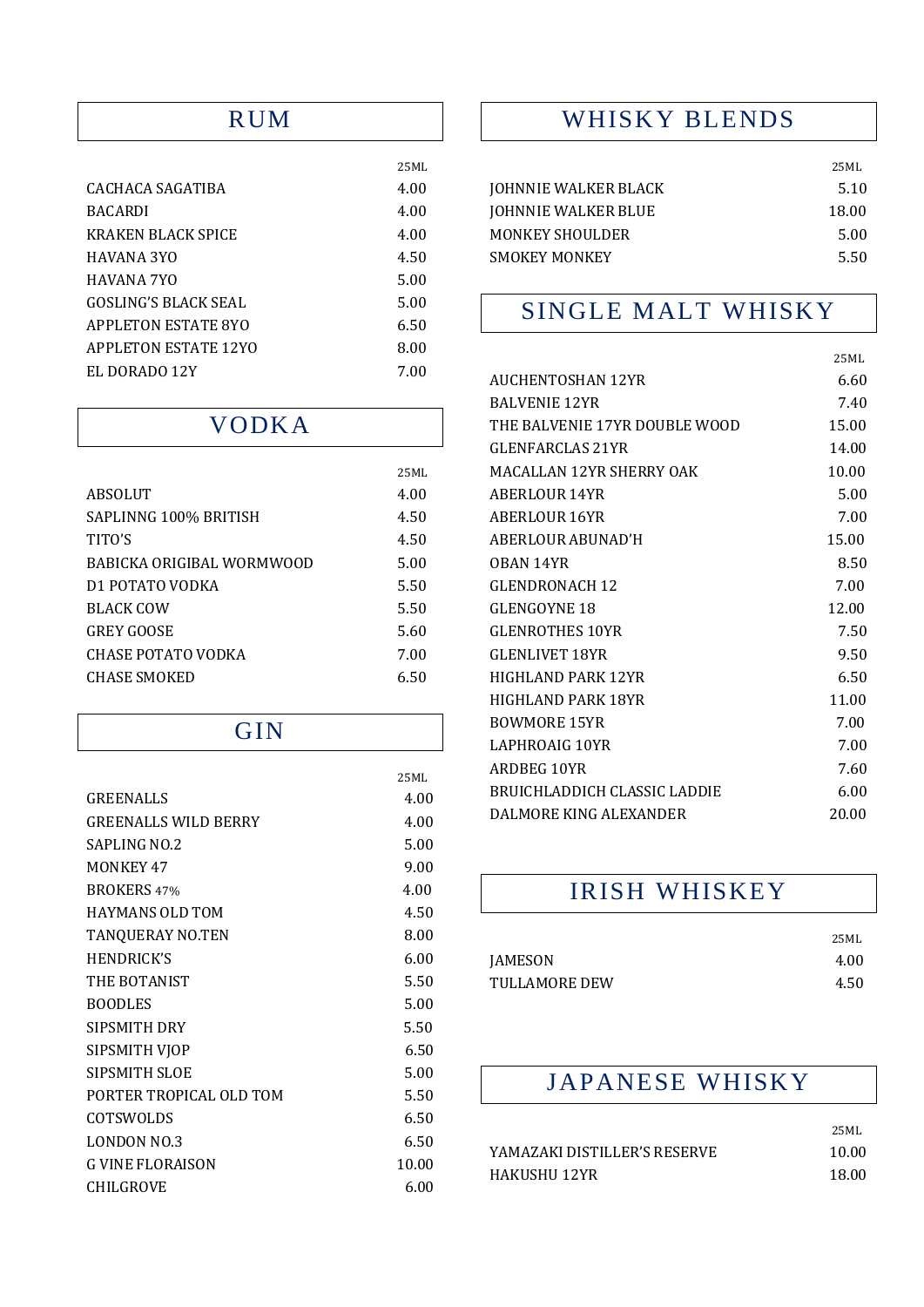# AMERICAN WHISKY

|                           | 25ML |
|---------------------------|------|
| BUFFALO TRACE             | 4.50 |
| RITTENHOUSE 100 PROOF RYE | 5.00 |
| ELIJAH CRAIG SMALL BATCH  | 7.50 |
| FOUR ROSES SINGLE BARREL  | 7.50 |

#### GRAPPA

|                          | 25ML  |
|--------------------------|-------|
| PILZER TRAMINER          | £6.50 |
| BEPI TOSOLINI DI MOSCATO | £6.50 |
| ALLEGRINI DI AMARONE     | £8.50 |

## TEQUILA

|                           | 25ML |
|---------------------------|------|
| QUIRIQUIRI MEZCAL         | 6.00 |
| <b>OLMECA SILVER</b>      | 4.00 |
| OLMECA REPOSADO           | 4.00 |
| PATRON CAFE XO            | 7.50 |
| <b>PATRON SILVER</b>      | 8.50 |
| PATRON ANEJO              | 9.60 |
| <b>CASAMIGOS REPOSADO</b> | 9.00 |
| CASAMIGOS ANEJO           | 9.00 |
|                           |      |

#### PORT & SHERRY

| M.<br>v |
|---------|
|---------|

| £5.00  |
|--------|
| £10.00 |
| £13.00 |
| £13.00 |
|        |

#### BOTTLE QUINTA DE LA ROSA VINTAGE PORT, 2009 £100

#### SWEET WINE

|                                      | 75ML/BTL      |
|--------------------------------------|---------------|
| MOSCATO D'ASTI, 2019                 | £7.5/£55      |
| PETIT GUIRAUD, SAUTERNES, 201        | £12/£90       |
| ROYAL TOKAJI, LATE HARVEST, 2017     | £12/£45       |
| NICOLIS, RECIOTO, DELLA VALPOLICELLA | £15/£90       |
| STRATUS RIESLING, ICE WINE           | £16/£90       |
|                                      |               |
|                                      | <b>BOTTLE</b> |
| HOWARD'S FOLLY, CARCAVELOS 1991      | £115          |

# LIQUEURS

|                             | 25ML |
|-----------------------------|------|
| DISARONNO AMARETTO          | 4.00 |
| FRANGELICO                  | 4.00 |
| <b>KAHLUA</b>               | 4.00 |
| LIMONCELLO                  | 4.00 |
| SAMBUCA LUXARDO WHITE/BLACK | 4.00 |
| <b>GRAND MARNIER</b>        | 4.50 |
| <b>BAILEY'S</b>             | 4.50 |
| DRAMBUIE                    | 4.50 |
| <b>BENEDICTINE</b>          | 6.30 |

# APERITIFS & AMAROS

|                | 25ML |
|----------------|------|
| APEROL         | 4.50 |
| <b>CAMPARI</b> | 4.50 |
| PERNOD RICARD  | 5.00 |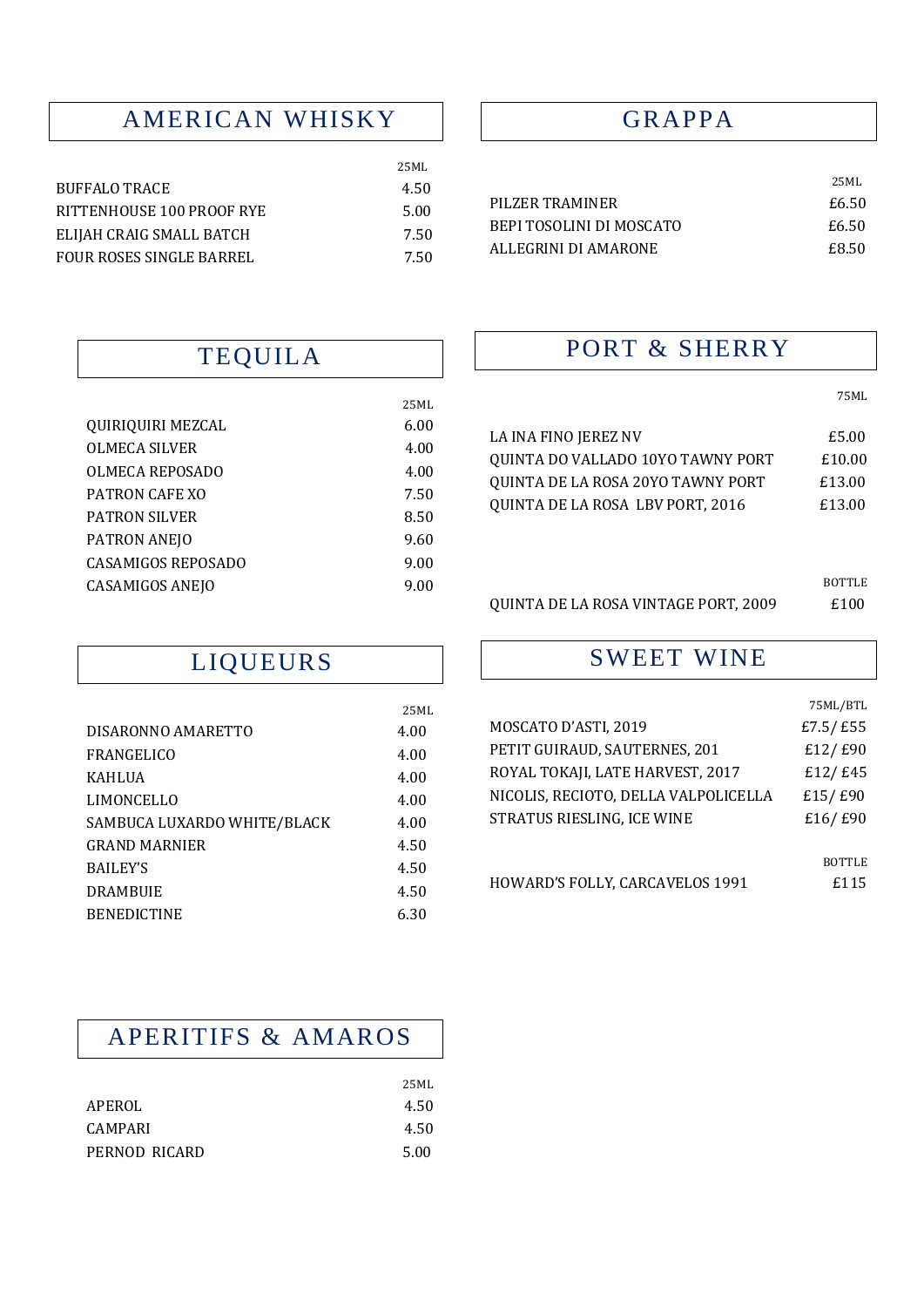# ENGLISH SPARKLING AND CHAMPAGNE

|                                                        | 125ML  | <b>BOTTLE</b> |
|--------------------------------------------------------|--------|---------------|
| 101 BEL STAR PROSECCO, ITALY                           | £7.00  | £40           |
| 102 COATES & SEELY BRITAGNE BRUT, ENGLAND              | £12.00 | £65           |
| 103 COATES & SEELY BRITAGNE ROSÉ, ENGLAND              | £13.00 | £70           |
| 112 BILLECART-SALMON BRUT RESERVE, FRANCE              | £14.00 | £80           |
| 113 BILLECART-SALMON BRUT ROSE, FRANCE                 | £19.50 | £115          |
|                                                        |        |               |
| 106 POL ROGER NV, FRANCE                               |        | £95           |
| 107 LAURENT-PERRIER, LA CUVÉE, FRANCE                  |        | £100          |
| 108 LAURENT-PERRIER CUVÉE ROSÉ, FRANCE                 |        | £120          |
| 115 BILLECART-SALMON BLANC DE BLANC, GRAND CRU, FRANCE |        | £125          |
| 109 RUINART BRUT CHAMPAGNE BLANC DE BLANCS, FRANCE     |        | £140          |
| 114 LAURENT PERRIER MILLESIME, FRANCE 2006             |        | £175          |
| 110 LAURENT-PERRIER, GRAND SIECLE Nº 24, FRANCE        |        | £200          |
| 111 DOM PERIGNON BRUT 2010, FRANCE                     |        | £250          |

## ROSE WINE

|                                                                   | 175ML | 250ML  | <b>BOTTLE</b> |
|-------------------------------------------------------------------|-------|--------|---------------|
| 201 DOMAINE ST FELIX C CUVÉE, LANGUEDOC, FRANCE 2021              | £7.50 | £10.50 | £30           |
| 205 NOTORIOUS PINK, GRENACHE, FRANCE 2020                         | £9.00 | £13.00 | £38           |
| 203 CH. ST BAILLON CÔTES DE PROVENCE, FRANCE 2020                 | £9.50 | £13.50 | £40           |
| 204 CHATEAU D'ESCLANS WHISPERING ANGEL, CÔTES DE PROVENCE, FRANCE |       |        | £55           |

# MAGNUMS

#### **CHAMPAGNE AND SPARKLING**

| 600 COATES & SEELY BRITAGNE BRUT, ENGLAND<br>601 LAURENT-PERRIER, LA CUVÉE, FRANCE<br><b>ROSE</b>                      | £180<br>£200 |
|------------------------------------------------------------------------------------------------------------------------|--------------|
| 502 CHATEAU ST BAILLON, CÔTES DE PROVENCE, FRANCE<br>503 CHATEAU D'ESCLANS WHISPERING ANGEL, CÔTES DE PROVENCE, FRANCE | £90<br>£130  |
| <b>WHITE</b>                                                                                                           |              |
| 504 CHABLIS SAINT MARTIN, DOMAINE LA ROCHE, FRANCE 2018<br><b>RED</b>                                                  | £95          |
| 505 CATENA ADRIANNA FORTUNA MALBEC                                                                                     | £85          |
| 506 VIVANCO RIOJA CRIANZA, SPAIN                                                                                       | £75          |
| 507 VIVANCO RIOJA RESERVA, SPAIN 2014                                                                                  | £90          |
| 508 CHÂTEAU PEYRABON HAUT MEDOC, FRANCE 2006/08                                                                        | £95          |

PLEASE TURN PAGE FOR MORE WINES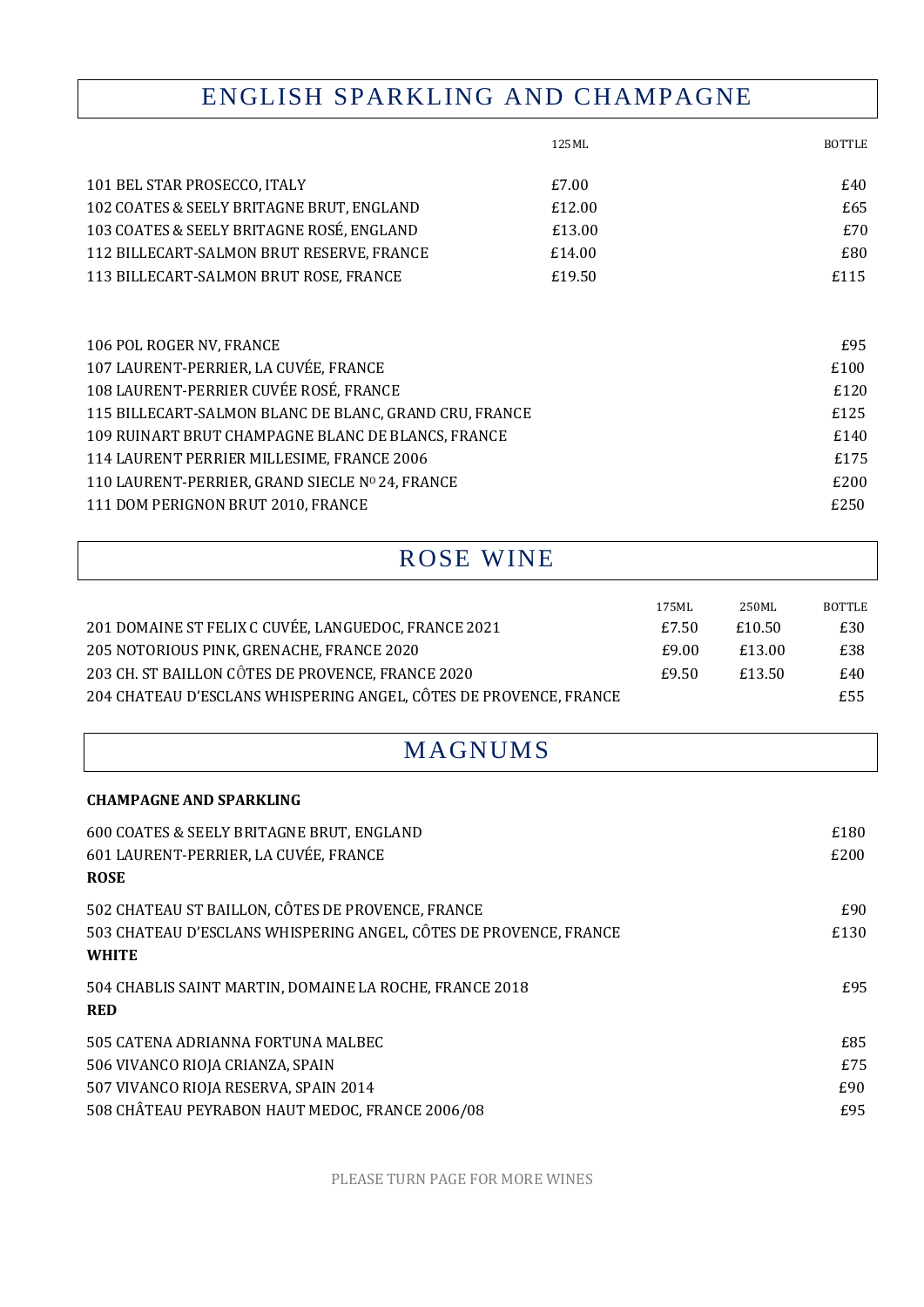# WHITE WINE

|                                                                                        | 175ML | 250ML  | <b>BOTTLE</b> |
|----------------------------------------------------------------------------------------|-------|--------|---------------|
| 301 TREBBIANO, LE COSTE, ITALY 2021                                                    | £6.00 | £8.50  | £25           |
| 302 GARNACHA, LAGRIMAS DE GARNACHA BLANCA, SPAIN 2020                                  |       |        | £28           |
| 329 CHENIN BLANC, REBELAND, W.O. SWARTLAND, SOUTH AFRICA 2021                          |       |        | £28           |
| 303 SAUVIGNON BLANC, LOROSCO RESERVA, CHILE 2021                                       | £7.50 | £10.50 | £30           |
| 335 RIESLING, PETH WETZ ESTATE, RHEINHESSEN 2021                                       |       |        | £32           |
| 306 PICPOUL DE PINET, FELINES JOURDAN, LANGUEDOC, FRANCE, 2020                         | £8.00 | £11.50 | £34           |
| 305 PINOT GRIGIO, RIFF ORGANIC, ITALY 2021                                             | £8.50 | £12.00 | £35           |
| 307 CHARDONNAY, DOMAINE LAFAGE CADIRETA, FRANCE 2020                                   | £9.00 | £12.50 | £36           |
| 336 SEMILLON, TIM ADAMS, AUSTRALIA 2017                                                |       |        | £38           |
| 313 GAVI, TUFFOLO D.O.C.G. ITALY 2021                                                  |       |        | £39           |
| 332 SOUVIGNON BLANC, CAYTHORPE, NEW ZELAND 2018                                        |       |        | £41           |
| 311 GARGANEGA, SOAVE CLASSICO, SUAVIA, ITALY 2020                                      |       |        | £42           |
| 312 CHARDONNAY/PINOT BLANC BLEND, WEINGUT NITTNAUS KALK & SCHIEFER WEISS, AUSTRIA 2019 |       |        | £44           |
| 314 ALBARINO, CASTRO MARTIN FAMILY ESTATE, RIAS BAIXAS, SPAIN 2019                     |       |        | £47           |
| 308 BOURGOGNE BLANC LES MURELLES DOMAINE ROUX, FRANCE 2018                             |       |        | £48           |
| 315 CHENIN BLANC, STELLENRUST, SOUTH AFRICA 2019                                       |       |        | £50           |
| 316 ALBARINO, 'O ROSAL' RIAS BAIXAS, SANTIAGO RUIZ, GALICIA, SPAIN, 2020               |       |        | £51           |
| 317 POUILLY FUME, FRANCIS BLANCHET, FRANCE 2019                                        |       |        | £53           |
| 331 CHARDONNAY, SAINT-VÉRAN, BOUCIER-MARTINOT, RÉCOLTE FRANCE 2019                     |       |        | £55           |
| 318 RIESLING, `SCHLOSS` GUTSWEIN MOSEL, GERMANY 2020                                   |       |        | £58           |
| 319 SILEX BLANC, FLINT VINEYARD, ENGLAND 2019                                          |       |        | £59           |
| 320 BURGUNDY, MÂCON-IGÉ, `CHATEAU LONDON`, FRANCE 2020                                 |       |        | £60           |
| 321 SANCERRE, CLOS PARADIS DOMAINE FOUASSIER, FRANCE 2018                              |       |        | £62           |
| 322 POUILLY FUISSE, DOMAINE TROUILLET, FRANCE 2020                                     |       |        | £63           |
| 330 CHABLIS, DOMAIN GILBERT PICQ & SES FILS, FRANCE 2018                               |       |        | £65           |
| 324 CROZES-HERMITAGE BLANC, NORTHERN RHONE, FRANCE 2019                                |       |        | £70           |
| 325 CHARDONNAY, CATENA ALTA, ARGENTINA 2019                                            |       |        | £73           |
| 326 RIESLING, `ALEA` CLARE VALLEY, SOUTH AUSTRALIA 2021                                |       |        | £75           |
| 333 ARINTO, VULCÃO AMEIXAMBAR, ACORES, PORTUGAL 2019                                   |       |        | £80           |
| 327 BURGUNDY, DOMAINE PAVELOT SAVIGNY LES BEAUNE BLANC, FRANCE 2017                    |       |        | £85           |
| 328 CHABLIS 1ER CRU, DOMAINE MICHAUT FRERES, VAU-LIGNEAU, FRANCE 2019                  |       |        | £95           |
| 337 BIANCO SECCO, GIUSEPPE QUINTARELLI, VENETO, ITALY 2020                             |       |        | £97           |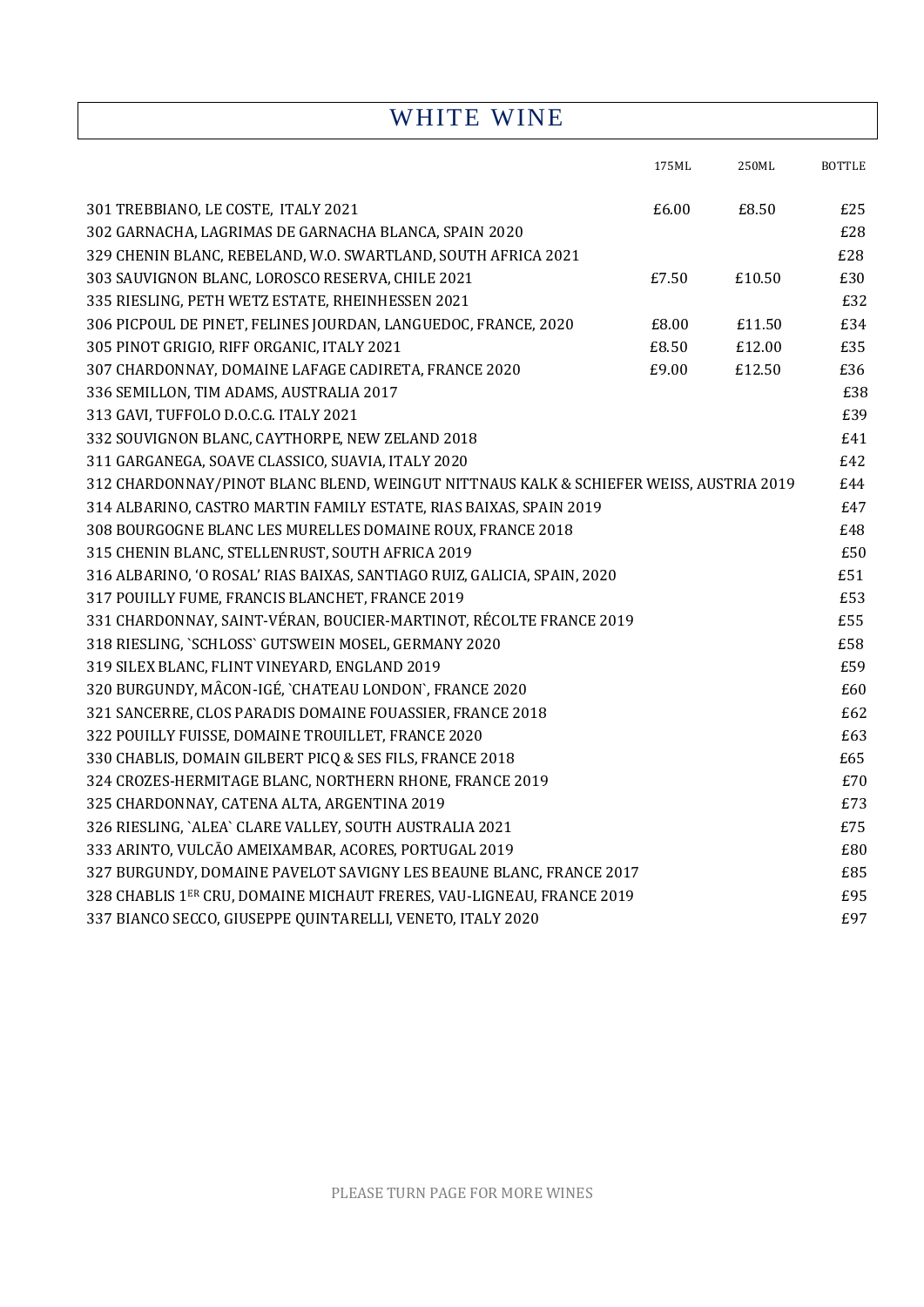RED WINE

|                                                                          | 175ML | 250ML  | <b>BOTTLE</b> |
|--------------------------------------------------------------------------|-------|--------|---------------|
| 401 CASA DEL ARCO, SPAIN 2021                                            | £6.00 | £8.50  | £25           |
| 403 GARNACHA, LAGRIMAS DE GARNACHA, SPAIN 2020                           |       |        | £28           |
| 405 MALBEC, TILIA, SUSTAINABLE, MANDOZA, ARGENTINA 2020                  | £7.50 | £10.50 | £30           |
| 406 PINOT NOIR, LES COTILLES, FRANCE 2021                                | £8.00 | £11.50 | £34           |
| 407 PRIMITIVO, ZENSA IGP PUGLIA, ITALY 2020                              |       |        | £35           |
| 408 TEMPRANILLO, DAMANA 5 TINTO RIBERA DEL DUERO, SPAIN 2019             |       |        | £36           |
| 410 CAB. SAUV/ MERLOT BLEND, STELLENBOSCH, SOUTH AFRICA 2019             |       |        | £38           |
| 409 BORDEAUX, CHATEAU GARDEGAN COTES DE CASTILLON, FRANCE 2019           | £9.50 | £13.50 | £39           |
| 434 SYRAH, ST COSME COTES DU RHONE ROUGE, FRANCE 2020                    |       |        | £40           |
| 412 FLEURIE, MILLESIME CAVE DE FLEURIE, FRANCE 2020                      |       |        | £42           |
| 413 PINOT NOIR, PETH WETZ ESTATE SPATBURGUNDER RHEINHESSEN, GERMANY 2019 |       |        | £43           |
| 414 TEMPRANILLO/MATURANA BLEND VIVANCO RIOJA CRIANZA, SPAIN 2018         |       |        | £45           |
| 432 TOURIGA NACIONAL, QUINTA DE LA ROSA, DOURO D.O.C., PORTUGAL 2018/19  |       |        | £47           |
| 415 MALBEC, CATENA APPELLATION VISTA FLORES ARGENTINA 2019               |       |        | £50           |
| 416 BORDEAUX, CH. VIRAMIERE, SAINT EMILION GRAND CRU, FRANCE 2018/2019   |       |        | £52           |
| 435 NICOLIS SECCAL RIPASSO VALPOLICELLA, CLASSICO SUPERIORE, ITALY 2017  |       |        | £53           |
| 417 BEAUJOLAIS, BROUILLY, CHATEAU DE PIERREUX, FRANCE 2020               |       |        | £55           |
| 418 NEBBIOLO, GIOVANNI ROSSO LANGHE, ITALY 2019                          |       |        | £57           |
| 419 WHITE GARNACHA, ACUSTIC CELLARS RITME PRIORAT TINTO, SPAIN 2018      |       |        | £60           |
| 420 BORDEAUX, CHÂTEAU PEYRABON HAUT MEDOC, FRANCE 2006/08                |       |        | £60           |
| 436 CABERNET SAUVIGNON, ROMAN CEREMONY, R. FRÈRES, USA 2020              |       |        | £61           |
| 421 SHIRAZ, MOUNT LANGI GHIRAN CLIFF EDGE, AUSTRALIA 2017                |       |        | £62           |
| 422 BEAUJOLAIS, CHATEAU DU MOULIN-A-VENT, FRANCE 2018                    |       |        | £65           |
| 423 SYRAH, CROZES-HERMITAGE ROUGE LES JALETS PAUL, FRANCE 2018           |       |        | £66           |
| 424 MERCUREY, DOMAINE TOUPINIER-BAUTISTA, FRANCE 2019                    |       |        | £68           |
| 425 PINOT NOIR, NEUDORF TOM'S BLOCK, NEW ZEALAND 2017/19                 |       |        | £70           |
| 426 GAMAY, MORGON, LAPIERE A VILLIE, FRANCE 2020                         |       |        | £73           |
| 427 BORDEAUX, CHATEAU PATACHE D'AUX, MEDOC CRU BOURGEOIS, FRANCE 2015    |       |        | £75           |
| 433 MERLOT, BENJAMIN DE BEAUREGARD, POMEROL, FRANCE 2016                 |       |        | £78           |
| 428 BURGUNDY, JEAN-CLAUDE BOISSET, 'LES BEAUMONTS', FRANCE 2019          |       |        | £80           |
| 430 BORDEAUX, CHATEAU MOULIN RICHE, SAINT-JULIEN, FRANCE 2014            |       |        | £87           |
| 431 BURGUNDY, CHASSAGNE-MONTRACHET CUVEE L'ESTIMEE ROUGE, FRANCE 2018    |       |        | £95           |